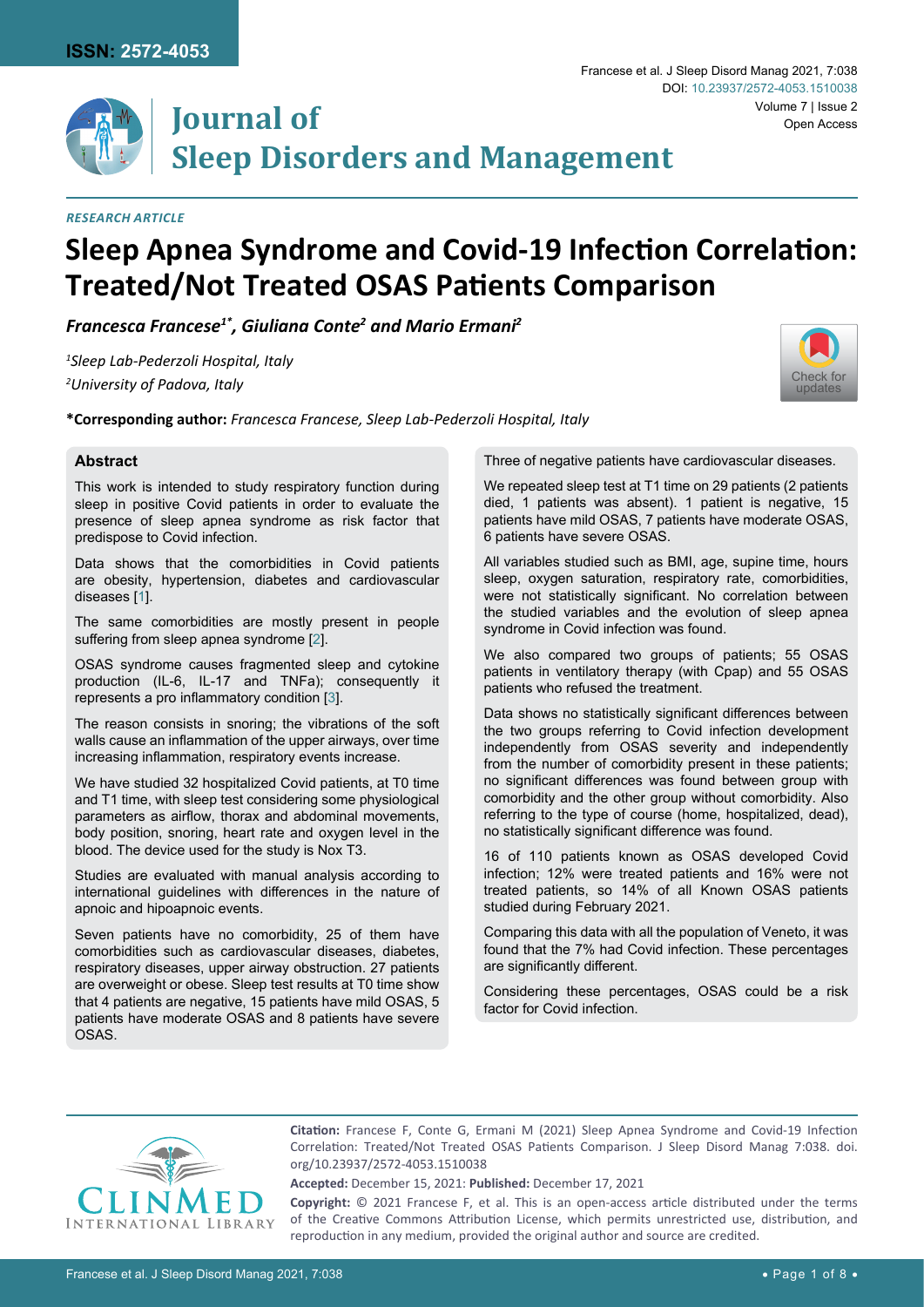# **Introduction**

Obstructive sleep apnea (OSA) is a common disorder characterized by upper airway caliber reduction during sleep, habitual and persistent snoring, every night for at least six months and repetitive episodes of nocturnal breathing cessation, partial or complete, due to upper airway collapse; each pause can last for a few seconds to a few minutes and they happen many times a night. Hypopnea and apneas events make oxygen level decreasing, this is called hypoxemia [[4](#page-7-4),[5\]](#page-7-5).

It causes cerebral, metabolic and cardiovascular diseases and some pathophysiological consequences such as respiratory effort and endothoracic negative pressure increased, sympathetic vegetative activation, sleep micro- awakening, intermittent hypoxemia, inflammatory processes [[6](#page-7-6)]; it produces an alterated immunoregulation and respiratory instability during sleep [\[7\]](#page-7-7).

From this point the idea of this study starts. Because of sleep apnea syndrome causes an upper airway inflammation [\[8](#page-7-8),[9](#page-7-9)], we ask if OSAS patients could take Covid infection easier, if there are variables that can affect the Apnea/Hypopnea index (AHI) at T1 time, if the presence of comorbidities affects the OSAS trend and if OSAS therapy is a protective factor for Covid infection.

# **Materials and Methods**

First, we have considered 32 hospitalized positive Covid patients and we have studied their sleep at T0 and T1 time (Longitudinal Study-repeated measures). Sleep study has evaluated by nocturnal cardiorespiratory monitoring carried out over the course of one night.

The Nox T3 polygraph equipped with chest and abdominal belt, position sensor, snoring derived from the audio signal, plethysmography, night saturation and heart rate were also used.

Considering to the guidelines during Covid pandemic, the nasal cannula for airflow detection was not used. Flow analysis was performed from the X flow lead allowed by the use of plethysmographic bands.

Plethysmographic bands were used to record thoracic abdominal movements, their advantages of which are listed below:

- They allow to measure the variation of the volumes below the bands
- In any position of the body they can measure the part of the chest and abdomen that is moving
- The signal obtained is very similar to that of the thermistor and reproduces inspiration and expiration

Studies are evaluated with manual analysis according to the international guidelines, with differentiation of the nature of not only apnoic but also hypoapnoic events.

Patients examinated was random patients with a mild clinical status at entry: it means they have maximum 1 liter of oxygen.

Therefore, only patients with clinical characteristics that presuppose a suspicion of the disease were not considered.

A database was filled considering various variables: age, death, gender, BMI at T0 time and T1 time, respiratory frequency during sleep at T0 and T1 time, average saturation at T0 and T1 time, OSAS level at T0 and T1 time, AHI at T0 and T1 time.

It reminds that AHI is apnea and hypoapneas index/ hours of sleep. OSAS level should be determined just considering obstructive hypoapneas and apneas events.

We have 3 OSAS levels: if AHI is between 5-14 we have mild OSAS, between 15 and 29 moderate OSAS, > 30 severe OSAS.

Other variables were considered: OSAS supine position time at T0 and T1 time and four kinds of comorbidities.

Comorbidity 1 represents upper airway obstructions such as nasal septal deviation, turbinate hypertrophy, tonsillar hypertrophy.

Comorbidity 2 represents cardiovascular diseases such as hypertension, atrial fibrillation, hypertensive cardiopathy.

Comorbidity 3 represents diabetes.

Comorbidity 4 represents respiratory diseases like asthma, BPCO, emphysema. Second, we have considered 110 known OSAS patients (Trasversal study); half of them in therapy, the other half not in therapy in order to observe how many of them had Covid infection based on therapy or non-therapy.

Various variables were examined: age, gender, therapy, Covid, course of the disease (home, hospitalized, death), AHI.

In the half OSAS patients in therapy the AHI is referring to the residual events under therapy.

In the other half ones the number of AHI is referring to the diagnostic AHI. In addition, referring to treated OSAS patients, we considered also hours of use of the therapy and the therapy compliance.

Compliance is defined by the number of hours per night and the percentage of nights in which the therapy is adequately used.

It is considered acceptable to use > 70% of the nights, good > 80% of the nights and excellent > 90% of the nights [[10](#page-7-3)].

At the end, for each patient we have associated the presence of one or more comorbidities.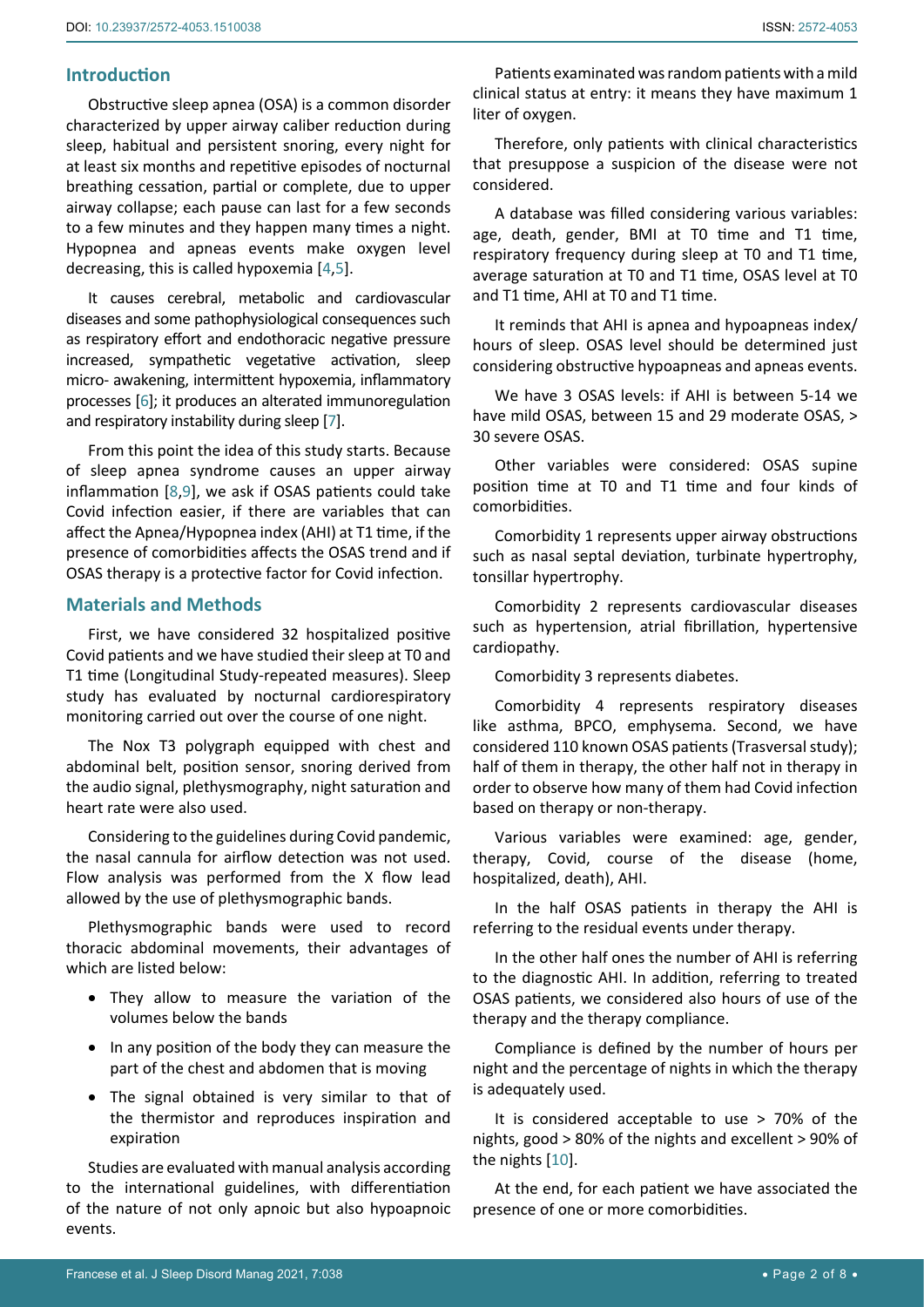<span id="page-2-0"></span>

<span id="page-2-1"></span>**Table 1:** Correlation DB longitudinal.

| <b>Variable</b> |             | Correlations (DB longitudinal) marked correlations are significant at $p < 0.05000$ N = 29 (Case wise | deletion of missing data) |             |                    |             |
|-----------------|-------------|-------------------------------------------------------------------------------------------------------|---------------------------|-------------|--------------------|-------------|
|                 | ⊩ETA`       | BMI TO                                                                                                | FR s T <sub>0</sub>       | SAT M T0    | AHI T <sub>0</sub> | T SUPINO TO |
| AHI T1          | 0.2274      | 0.2470                                                                                                | 0.2849                    | $-0.5274$   | 0.6493             | $-0.2173$   |
|                 | $p = 0.236$ | $p = 0.196$                                                                                           | $p = 0.134$               | $p = 0.003$ | $p = 0.000$        | $p = 0.257$ |

Comorbidity 1 represents upper airway obstructions such as nasal septal deviation, turbinate hypertrophy, tonsillar hypertrophy.

Comorbidity 2 represents cardiovascular diseases such as hypertension, atrial fibrillation; hypertensive cardiopathy.

Comorbidity 3 represents diabetes.

Comorbidity 4 represents respiratory diseases like asthma, BPCO, emphysema.

# **Statistical Analysis**

The Student T test, Mann-Whitney U test and Chi Square test were used for normal, ordinal and nominal variables respectively. Paired T test was used for repeated measures. Correlation between variables was tested using simple and multivariate linear regression model. Logistic regression model was applied to find the true independent predictors for develop a severe OSA, considering as dependent variable the dichotomized OSA (severe/other), and as independent variables those found to be significant in monovariate analysis. ROC curve and the Youden method were applied to find the cut-off of the AHI. Significance level was set at  $p < 0.05$ . The statistical packages STATISTICA V.13 and SPSS V24 were used.

#### **Results**

Study results referring to hospitalized Covid patients, show that 87% of hospitalized Covid patients have OSAS at T0 and 93% of hospitalized Covid patients have OSAS at T1.

Referring to linear correlation ([Figure 1](#page-2-0)), the relation between OSAS level at T0 time and OSAS level at T1 time is quite linear in the first period for mild-moderate OSAS level. For severe OSAS level the prediction does not work anymore.

The interesting fact is that the line behaves independently from the considered variables.

Because of AHI at t1 determines the classification of patients, we could ask ourselves what are the variables correlated with AHI at time t1 ([Table 1](#page-2-1)).

From a linear correlation point of view, two are correlated: oxygen saturation and AHI. Better is the situation at the beginning in terms of oxygen saturation and OSAS level; better is the situation at T1 time. There are extreme situations in which linearity is not preserved at all ([Figure 2](#page-3-0)).

Referring to known OSAS patients, there was not significant association between comorbidity and Covid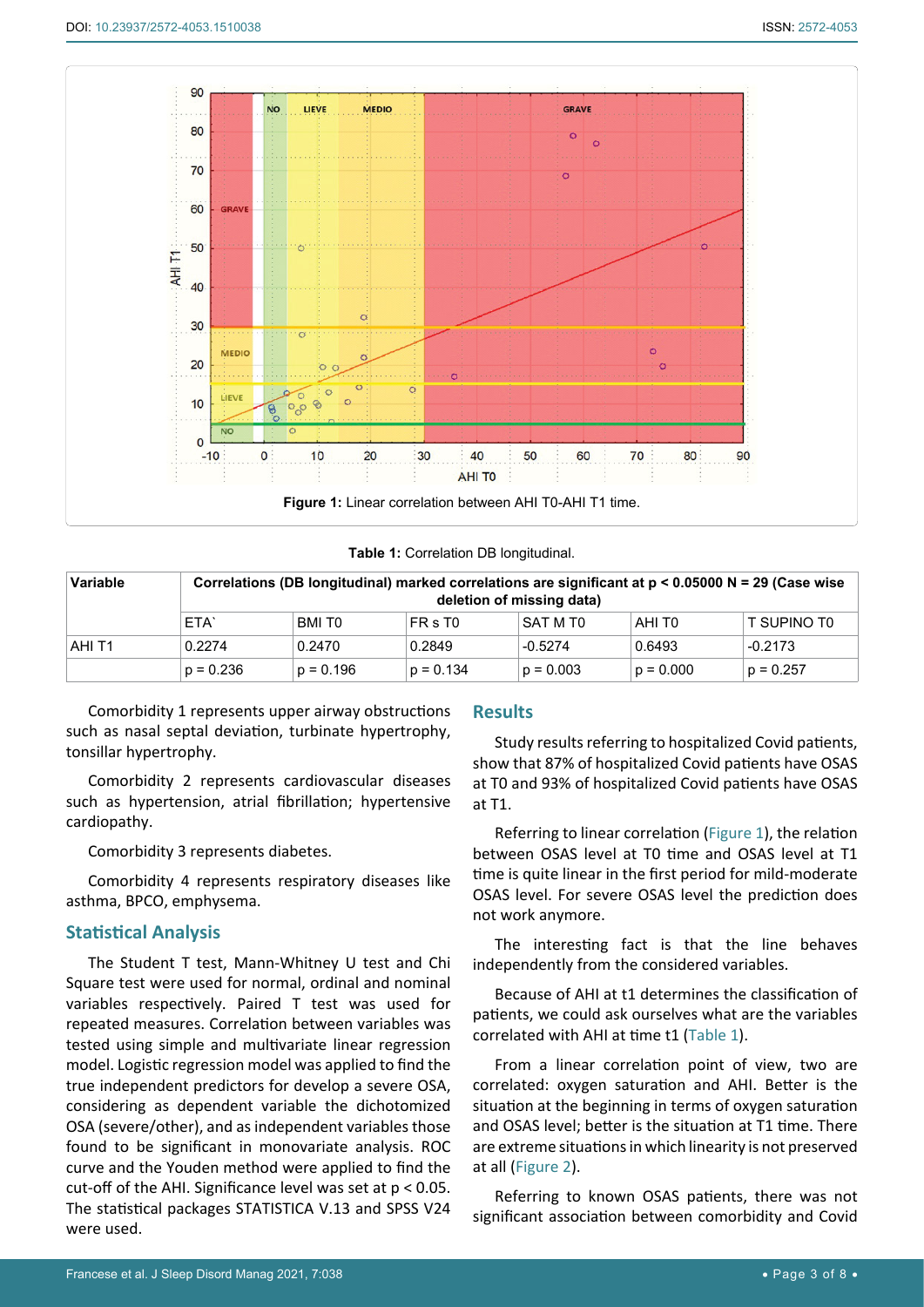<span id="page-3-0"></span>

<span id="page-3-1"></span>**Table 2:** Summary frequency table - Diabetes.

|                    | <b>Summary Frequency Table</b> |            |        |                   |  |
|--------------------|--------------------------------|------------|--------|-------------------|--|
|                    | <b>Diabetes</b>                | Covid      | Covid  | <b>Row Totals</b> |  |
|                    |                                | <b>Yes</b> | No     |                   |  |
| Count              | 0                              | 13         | 80     | 93                |  |
| <b>Row Percent</b> |                                | 13.98%     | 86.02% |                   |  |
| Count              |                                | Ő.         | 14     | 17                |  |
| <b>Row Percent</b> |                                | 17.65%     | 82.35% |                   |  |

Not significant:  $p = 0.69$ 

## <span id="page-3-2"></span>**Table 3:** Summary frequency table - Asthma, BPCO, Emphysema.

|                    |                       | <b>Summary Frequency Table</b> |        |                   |
|--------------------|-----------------------|--------------------------------|--------|-------------------|
|                    | Asthma-BPCO-Emphysema | Covid                          | Covid  | <b>Row Totals</b> |
|                    |                       | <b>Yes</b>                     | No     |                   |
| Count              | 0                     | 15                             | 86     | 101               |
| <b>Row Percent</b> |                       | 14.85%                         | 85.15% |                   |
| Count              |                       |                                | 8      | 9                 |
| <b>Row Percent</b> |                       | 11.11%                         | 88.89% |                   |
| Count              | ALL Grps              | 16                             | 94     | 110               |

Not significant: p = 0.76.

<span id="page-3-3"></span>**Table 4:** Summary frequency table - course of Covid.

|                    |                |               | <b>Summary Frequency Table</b> |               |               |
|--------------------|----------------|---------------|--------------------------------|---------------|---------------|
|                    | <b>Therapy</b> | <b>Course</b> | <b>Course</b>                  | <b>Course</b> | <b>Row</b>    |
|                    |                | domicile      | hospitalized                   | dead          | <b>Totals</b> |
| Count              | Yes            | 5             | 2                              | 0             |               |
| <b>Row Percent</b> |                | 71.43%        | 28.57%                         | $0.00\%$      |               |
| Count              | No.            |               |                                |               | 9             |
| <b>Row Percent</b> |                | 77.78%        | 11.11%                         | 11.11%        |               |
| Count              | All Grps       | 12            | 3                              |               | 16            |

development. For each comorbidity, p Value is > 0.05.

Essentially there is not statistically significant difference in comorbidity distribution and in comorbidity

number simultaneously present in the two groups. P = 0.97 [\(Table 2](#page-3-1), [Table 3](#page-3-2), [Table 4](#page-3-3) and [Table 5](#page-4-0)).

Also referring to the type of course (domicile,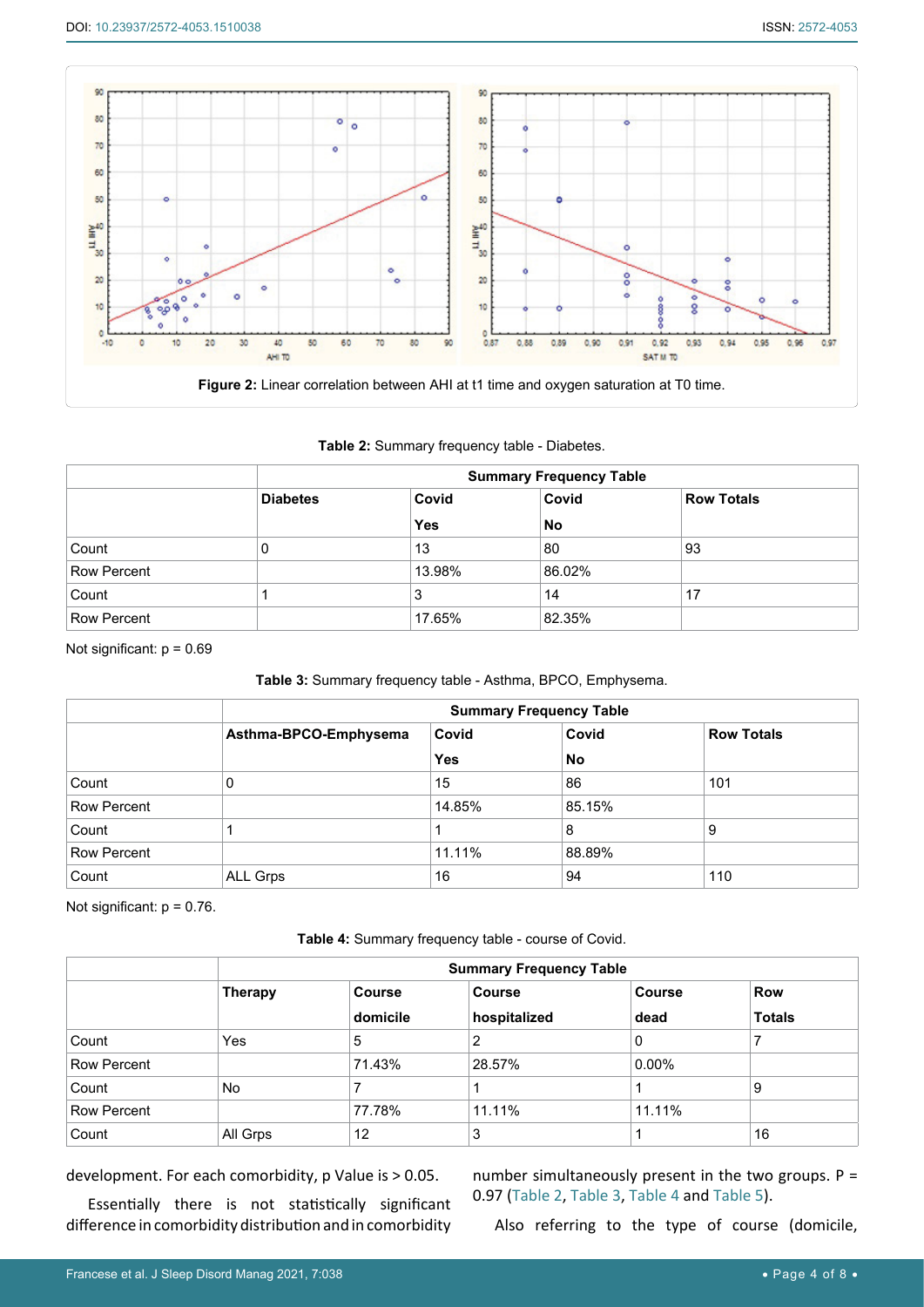<span id="page-4-1"></span>Ĩ

|             |                |            | <b>Summary Frequency Table</b> |               |
|-------------|----------------|------------|--------------------------------|---------------|
|             | <b>Therapy</b> | Covid      | Covid                          | <b>Row</b>    |
|             |                | <b>Yes</b> | <b>No</b>                      | <b>Totals</b> |
| Count       | Yes            |            | 48                             | 55            |
| Row Percent |                | 12.73%     | 87.27%                         |               |
| Count       | No             | 9          | 46                             | 55            |
| Row Percent |                | 16.36%     | 83.64%                         |               |
| Count       | All Grps       | 16         | 94                             | 110           |

<span id="page-4-0"></span>

| Table 5: Summary frequency table - therapy-Covid. |
|---------------------------------------------------|
|---------------------------------------------------|

|                | A                                          | B                  |     | c | D |
|----------------|--------------------------------------------|--------------------|-----|---|---|
|                | dataaccettazione                           | (Tutto)            | ٠   |   |   |
| 2              |                                            |                    |     |   |   |
| 3              | <b>Etichette di riga</b><br>$ \mathbf{v} $ | Conteggio di sesso |     |   |   |
| 4              | <b>NEGATIVO</b>                            | 5158               |     |   |   |
| 5              | <b>NULL</b>                                |                    | 400 |   |   |
| 6              | <b>POSITIVO</b>                            |                    | 426 |   |   |
|                | <b>Totale complessivo</b>                  | 5984               |     |   |   |
| 8              |                                            |                    |     |   |   |
| $\mathbf{9}$   |                                            |                    |     |   |   |
| 10             |                                            |                    |     |   |   |
| 11             |                                            |                    |     |   |   |
| $\overline{a}$ |                                            |                    |     |   |   |

hospitalized, dead), no statistically significant difference was found ( $p = 0.49$ ).

No statistically significant difference was found ( $p =$ 0.59) between the two groups (with and without Cpap therapy) referring to Covid infection.

In particular on 110 OSAS patients, 12% of treated OSAS patients develop in Covid vs. 16% of not treated OSAS patients ([Table 4](#page-3-3), [Table 5](#page-4-0) and [Figure 3\)](#page-4-1).

Even if there is not a statistically significance difference, this data shows something and the comparison with general population in Veneto during February 2020 shows that 7% of general population had Covid vs. 14% of OSAS population.

## **Discussion**

#### **Study repeated measures**

A population of hospitalized Covid subjects was considered and the different degrees of OSAS present were evaluated.

We observed what happens at time t0 and at time t1 in order to see if the variables considered vary over time: only breathing rate in sleep and percentage supine time change.

It is strange to note that neither saturation nor AHI changes over time.

Reason due to the fact that, on average, these two variables have remained the same but depending on the group considered, someone fared better someone worse.

The table regarding the change in OSAS severity between T0 and T1 shows that the 4 patients normal at t0, all had mild OSAS at T1.

The 13 patients who were mild at t0, at t1 three became medium, 8 remained mild, one got better, one got worse.

Of those who had medium OSAS at t0, which were 5, one remains the same, one gets worse and 3 becomes mild. Of the 7 severe at T0, 3 improve and 4 remain unchanged.

The interesting thing to see is whether there are predictive values in the trend. We measure the severity degree of OSAS by virtue of AHI, so since AHI at t1 determines the classification of patients, we could ask ourselves what are the variables correlated with AHI at time t1 (age, respiratory rate, BMI, supine t, AHI).

From a linear correlation point of view, two are correlated: oxygen saturation and AHI. The higher the saturation, the lower it will be AHI: When the saturation increases AHI decreases. In fact, the correlation index is inverse.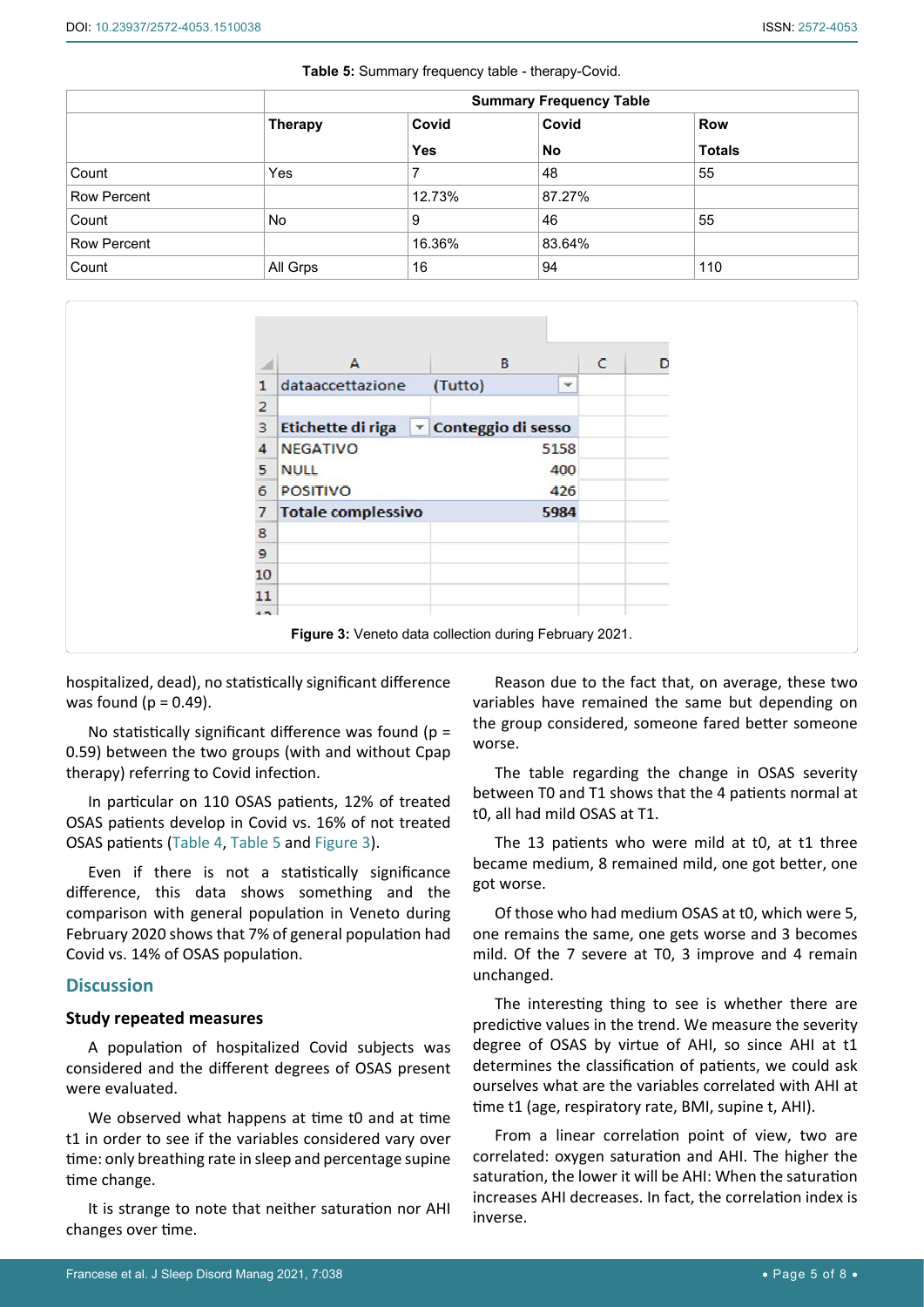We see that there is a beautiful relationship with Ahi at t0.

In the univariate correlation graph we put AHI To in x and AHI t1 in y. The dots around the straight line are there enough up to AHI t0 to 30.

The farther you go, that is, the worse the initial situation is, the more the opposite of everything happens: In these cases the straight line no longer works, there is something strange that it changes.

As for the inverse relationship between oxygen saturation at time t0 and AHI at time t1: The more the saturation increases, the more Ahi is reduced, but there are extreme situations in which linearity is not preserved at all.

Predicting something in terms of the severity of the OAS (it will be mild, moderate,) is impossible because the cases are reduced.

So the idea was to predict if there will be a serious challenge, because it stands out from all the rest. Hence, severe OSAS at t1 or non severe OSAS at t1 was taken as dichotomization.

Then all the serious ones were put in one category and the others in another category.

In this way we can see that at t0 there were 7 severe ones and at t1 the serious ones were 6: There is agreement. Of those 7 serious, 4 are left and 3 are not serious, vice versa of those that at t1 were serious 4 were already there before and 2 are new.

Multivariate logistic regression showed that only Ahi at t0 was an independent predictive factor.

Then we calculated the ROC curve: the AUC (area under the curve) was 0.81 with confidence limits from 0.6 to 1: That tells us that 0.81 would be a fair predictive capacity but it is very variable because we have a relative small sample size.

Using the Youden method the cutoff of AHI at t0 as identified as 18.75.

Considering the computed cut-off, a  $2 \times 2$  table was created for correct allocation of cases. Sensitivity and specificity were good (about 80%) and the OR was 23 (this means that a patients with AHI t0 greater than 18.75 have 23 times the probability of a sever OSA at t1, than a patients with AHI at t0 lower than 18.75) with large confidence limits due to the relatively small sample size.

Nevertheless AHI at T0 is a true risk factor because both the left and right limits are higher than the value 1 which differentiates the risk factors from the protective factors.

There were five cases of erroneous allocation. As for the table of erroneous forecasts.

**Case A:** Those expected to have severe dares but do not have it.

There is a certain forecasting capacity but there is uncertainty because a bit of everything happens.

What connects AHI t1 to everything else? The BMI is not associated. It cannot be predicted without significant association.

Variations of BMI and supine time percentage are justified for the single patient but not in the group.

The trend of the OSAS over time is not influenced by any variable. Two databases have been created.

One concerns the longitudinal study-repeated measure which tries to answer the question of what the OSAS trend over time is.

It is an attempt to predict the trend of OSAS in a group of patients hospitalized for Covid.

Basically we ask ourselves if we can predict some clarity for a certain group of people with a cut off that has been identified 18 knowing that we have 80% sensitivity and specificity.

It is important to underline that the cases of severe OSAS are not many so the estimate is inaccurate.

There is therefore a certain predictive capacity but many cases are out of the question because the trend of the AHI cannot be explained by other factors present at the same time.

They were not significantly correlated in multivariate analysis as the sample size is not sufficient.

The real engine is AHI because it is on this that the definition of the OSAS levels is based.

Attempts to relate improvements to worsening.

But a person that ranges from mild to severe is different from another that ranges from mild to moderate.

Thus severe to mild and severe to moderate.

So even making a series of improvements on the same category worsened/improved, the data is too conflicting, it is impossible to predict something given the enormous discrepancy in the concept of improved/ worsened itself.

Another thing to keep in mind is that here we are in a somewhat strange prediction because we say forecast to have severe OSAS compared to non- severe OSAS: Here we have to see the variables related to them: ouch is correlated because the definition of OSAS is based on this.

So we had to see the variables related to AHI at t1.

So the ROC curve was used in order to find the cut off.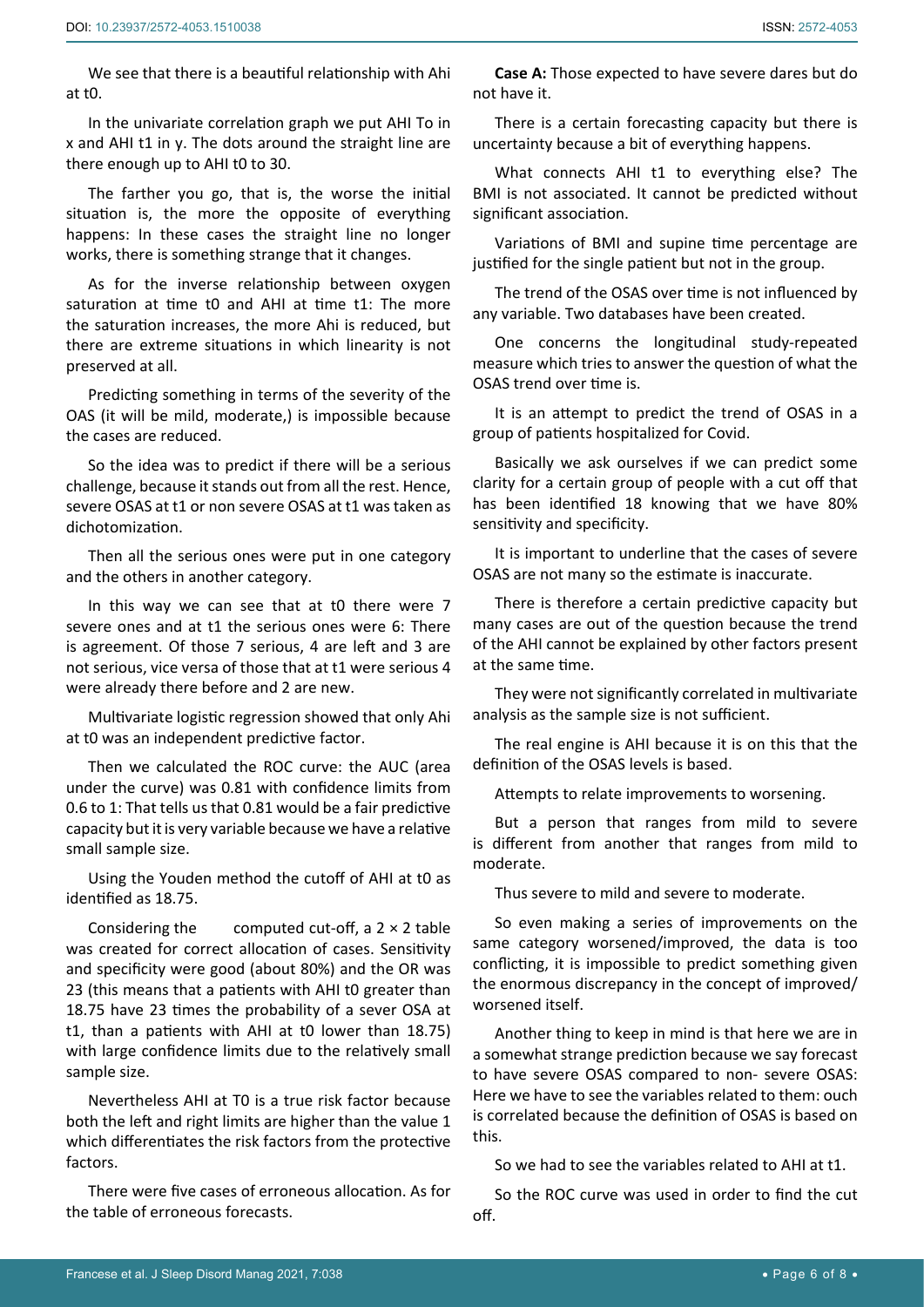It was found and there is a discriminatory capacity and specificity. Surely AHI is a risk factor but we have so much variability so we have a limitation in the accuracy of the evaluation of the value of Or and this is reflected in the table of predictions in which all in all the patients had an equal average age, they had many things identical, at most one comorbidity present. In summary, the variables do not affect the trend; a large share of imponderability remains.

There is nothing that systematically (according to statistics) can explain the errors. Something happened that changed the course, but this something is not explained by any of the variables considered.

#### **Trasversal study**

A population of known OSAS patients has been considered in order to evaluate if the presence or absence of therapy could affect the possibility of contracting Covid infection.

Several variables were considered as age, gender, therapy yes or not, comorbidities, AHI, therapy compliance.

The study shows that the ages in the two known groups of OSAS patients, those in therapy and that not in therapy, were not statistically significant.

Cardiovascular pathologies were by far the most represented (70%) and most patients had at least one comorbidity (58%); but between the two groups there was no statistically significant difference in the distribution of comorbidities and the number of concurrently present comorbidities.

12% of treated OSAS patients developed Covid versus 16% of not treated OSAS patients with no significant differences in the two groups regarding the course of the disease.

There was no correlation between the variables studied and the development of the Covid.

Not even the severity of OSAS, determined by the AHI, seems to have affected a greater chance of contracting the virus.

Finally, a comparison was made between patients without comorbidities and patients with at least one comorbidity: There were no significant differences in the cases of Covid in the two groups.

Summing up on 110 OSAS patients 20% developed Covid.

No significance is due to the low sample size.

This is because almost all of the patients followed by sleep lab follow the therapy; the maximum number of known OSAS patients not in therapy was 55. The sample size affects the power of a test that is the ability to identify an effect when it exists.

Probably in this study a greater sample size is needed to determine the magnitude of the effect, that is the effect size.

It is interesting to ask whether the percentage of OSAS patients who took Covid is compatible with the distribution of the general population. So, is OSAS a risk factor?

In Veneto the Covid patients have been 426 out of 5584: the 7% of population vs. 14% of OSAS patients during February 2021.

#### **Conclusions**

Although sleep apnea syndrome causes an upper airway inflammatory condition, it is difficult to establish if that disease can promote Covid infection development.

The variables observed in a longitudinal study such as age, BMI, supine time, hours sleep, oxygen saturation, respiratory rate and comorbidities at T0 and T1 time were not statistically significant referring to OSAS evolution in Covid infection.

Comorbidities does not affect OSAS trend.

The trasversal study also does not find a significant correlation between the two groups of treated/not treated patients and Covid infection: 12% of treated OSAS patients developed Covid infection vs. 16% of not treated OSAS patients. It is important to underline that a small sample is a limit of this study.

That limit is caused by the fact that not treated OSAS patients in sleep laboratory are very few. Nevertheless, these Data suggests something and data collected from Pederzoli Hospital about general population in Veneto who developed Covid infection in February 2021 show they were the 7% vs. the 14% of OSAS population.

All data collection about OSAS patients is contemporaneous with the collection of non-OSA data of the general population in Veneto.

Sleep apnea syndrome is a Covid risk factor.

OSAS therapy could be a protective factor.

Most of literature data speaks about OSAS as negative prognostic factor to Covid patients hospitalization, some of them speaks about OSAS as a Covid risk factor.

No one of them reports how OSAS diagnosis was made, how the sleep study evaluation was done and if OSAS hospitalized Covid patients were or not in treatment and which is the therapy compliance; because there is a big difference between a treated OSAS patient and a treated OSAS patient with a low compliance; that one is like a not treated OSAS patient!

The strengths of this study are:

- Suitable sleep study device
- Correct sleep study analysis (manual scoring)